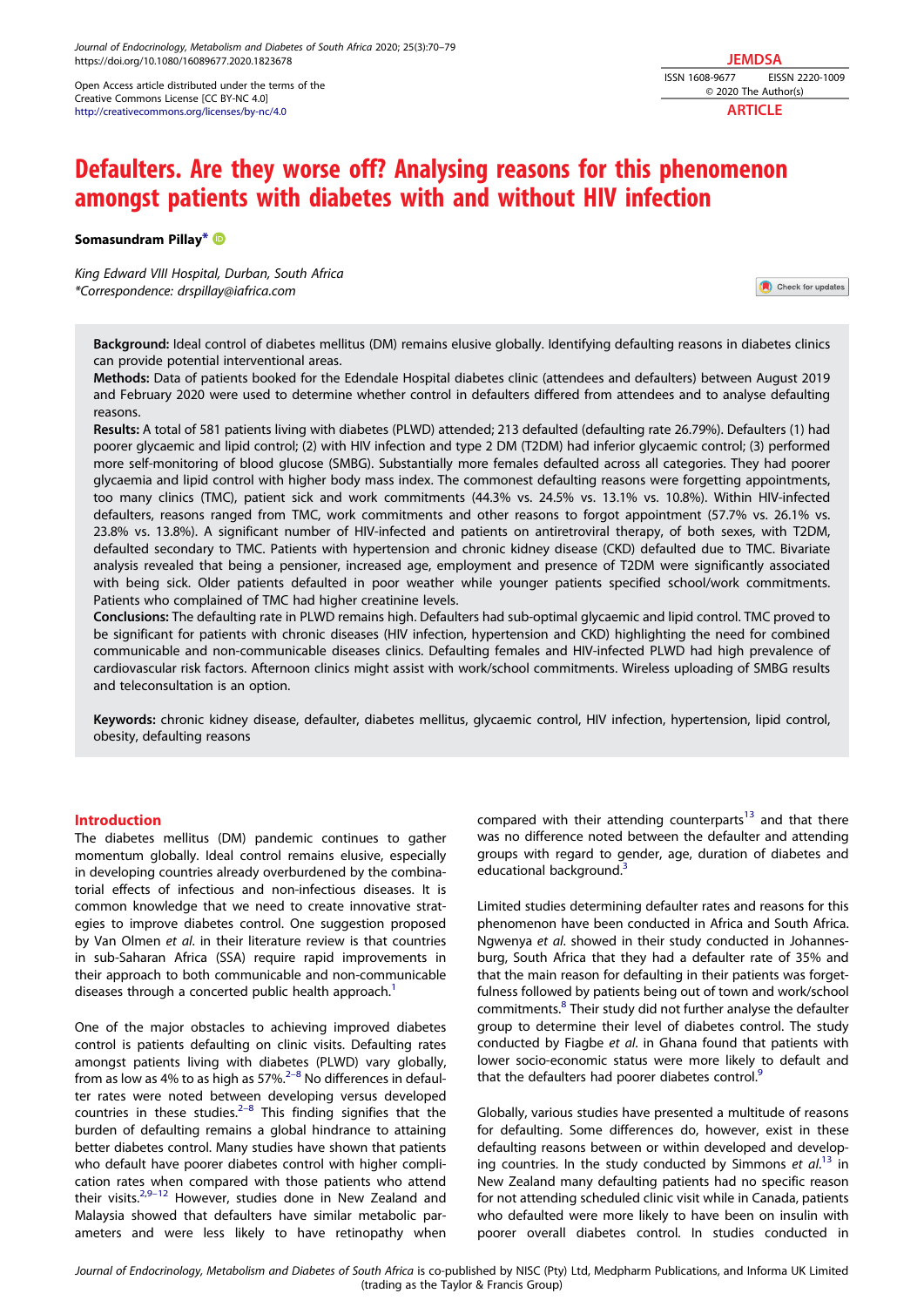developing countries, financial difficulties, long waiting periods, overcrowding of clinics, loss of appointment cards and fear of scolding and drug adverse effects made up the majority of reasons for defaulting on diabetes clinic visits. Another defaulting reason found in these developing countries was the use of alternative medications to treat their diabetes. $3,12,14,15$ 

The primary objective of this study was to identify whether, in effect, these defaulting patients have poorer diabetes control and then secondarily to determine reasons for defaulting in our population. Despite having well-defined national and international guidelines, we are still not achieving optimal diabetes control in our patients. Identifying reasons for defaulting in our setting might provide possible areas of patient care that can be targeted to improve diabetes control, which can help clinicians and government alike to develop more effective strategies to deal with the issue of defaulting at diabetes clinics.

# Methods

All patients visiting the Edendale Hospital diabetes clinic are consulted in a structured and comprehensive manner via the use of specialised diabetes datasheets since September 2012. This datasheet is completed in triplicate, and a copy is kept in the clinic for data auditing purposes. This has been approved by the University of KwaZulu-Natal Biomedical Research and Ethics Committee (BCA 194/15). An appointment diary has been kept since September 2012. This diary contains patient name, hospital number and telephone contact details. All patients who do not attend their scheduled clinic dates are contacted by phone the next day to identify reasons for defaulting and to re-book an appointment. The appointment diary, together with the reason for defaulting, was used for this study to provide the following:

- . number of patients booked;
- . number and percentage of defaulters;
- . reasons for defaulting.

Other clinical and biochemical data were captured from diabetes datasheets kept at the clinic. The following data were needed to determine whether any differences exist between defaulters and attendees:

- . age (years);
- . gender;
- . employment history;
- . duration of diabetes (years);
- . presence of HIV if yes then:
- duration of HIV (years);
- duration of antiretroviral therapy (years);
- . presence of co-morbid conditions;
- hypertension;
- chronic kidney disease;
- . glycated haemoglobin (HbA1c);
- . mean total cholesterol and triglyceride (mmol/l);
- . mean LDL and HDL cholesterol (mmol/l);
- mean systolic and diastolic blood pressures (mmHg);
- . urine dipstick for proteinuria using Makromed® dipsticks;
- . urine protein creatinine ratio (PCR);
- . renal insufficiency using estimated glomerular filtration rates. Chronic kidney disease was defined as patients who had an estimated glomerular filtration rate (eGFR) < 60 ml/min/1.73  $m^2$ . This was done as the National Health and Laboratory Services (NHLS) routinely only provided a detailed breakdown of GFR when it was below 60 ml/ min/1.73 m<sup>2</sup>: ;
- . type of diabetes treatment (use of insulin injections versus only oral medication);
- . use of self-monitoring of blood glucose (SMBG).

Data of all patients (both those that attended and defaulted clinic dates) between August 1, 2019 till February 29, 2020 were used for this study.

The reasons for defaulting were categorised as:

- . patient sick;
- . poor weather;
- . cannot afford transport costs;
- . work commitments;
- . school commitments;
- . forgot date of appointment;
- . having too many clinics to attend;
- . having domestic problems;
- . other reasons which could include:
- patient deceased;
- strike or unrest in township;
- transferred to another residential area for work purposes;
- patient on holiday;
- motor vehicle breakdown;
- no family available to bring the patient to clinic appointment;
- cellular details changed without notifying clinic sister.

Ethics approval for this study was obtained from the University of KwaZulu-Natal Biomedical Review and Ethics Committee (BREC-327/2019).

Continuous variables were documented as mean values  $\pm$ standard deviations (SD). Numbers  $(n)$  and percentages  $(\%)$ were expressed for categorical variables. Numerical data were compared using Anova, whilst categorical data relationships were determined using either chi-square or Fisher's exact tests. Odds ratios were calculated for variables of interest. A  $p$ -value < 0.05 was used as indicator of significance. Data were analysed busing the Statistical Package for Social Science (SPSS) version 26 for windows (IBM Corp, Armonk, NY, USA).

# **Results**

During the study period, a total of 581 patients with diabetes (PWD) were seen for consultation ('attendees') while a further 213 PWD defaulted on their clinic appointment date ('defaulters'). The overall defaulter rate translated into 26.79% for this study.

Table 1 illustrates that the majority of both defaulters and attendees were females. The bulk of the patients in both the defaulter and attendee cohorts had type 2 diabetes mellitus (T2DM).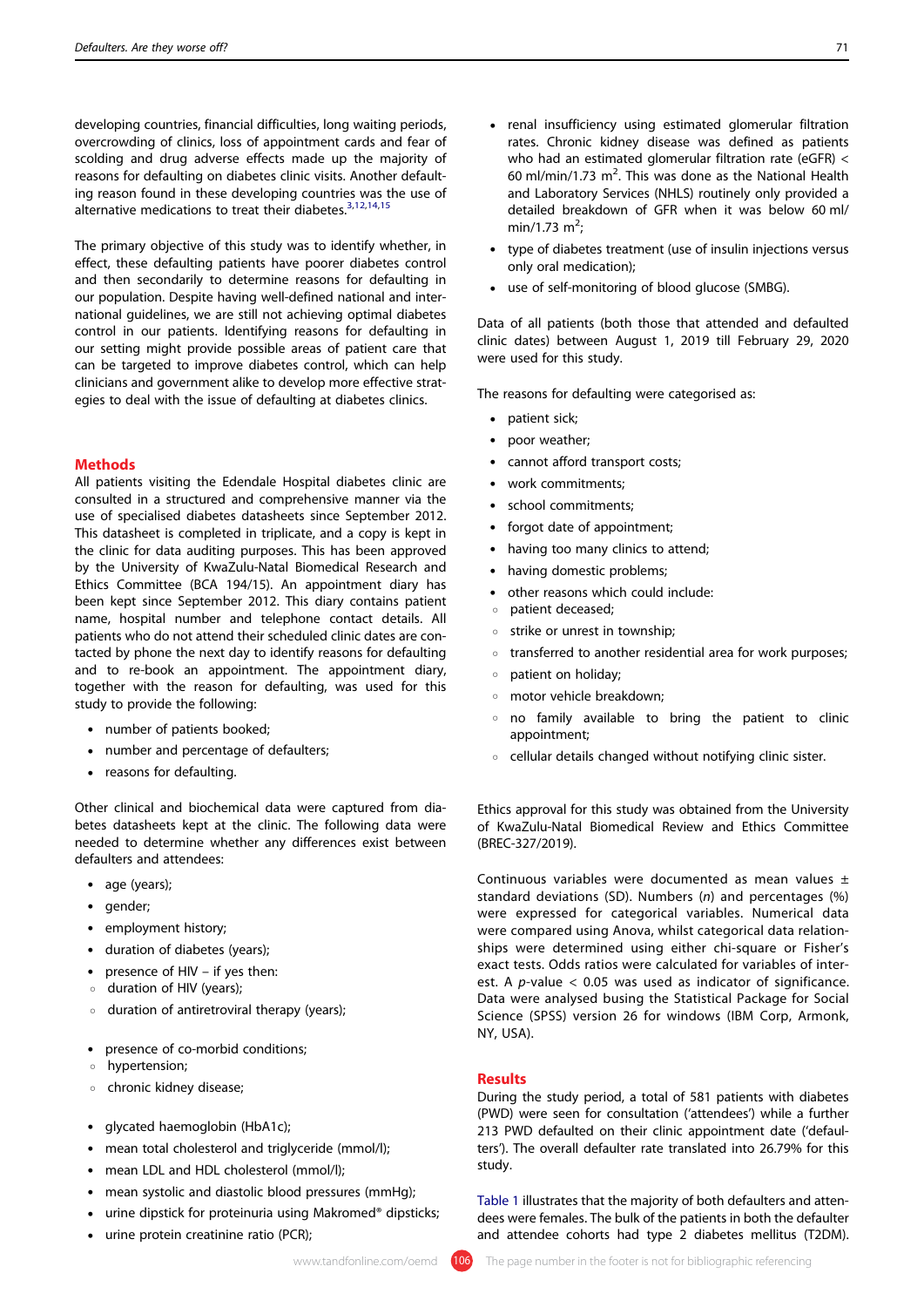Table 1: Baseline differences between defaulters and attendees

| Factor                                             | Defaulters ( $n = 213$ ) | Attendees ( $n = 581$ ) | <i>p</i> -value |
|----------------------------------------------------|--------------------------|-------------------------|-----------------|
| Mean age $\pm$ standard deviation (median) (years) | 53.0±17.34(54)           | 53.54±15.59(56)         | 0.935           |
| Number $(n)$ $(\%)$ :                              |                          |                         |                 |
| Males                                              | 63 (29.57)               | 179 (30.81)             | < 0.001         |
| Females                                            | 150 (70.42)              | 402 (69.19)             | < 0.001         |
| Employed patients, n (%)                           | 57 (26.76)               | 99 (17.04)              | 0.003           |
| Pensioners, n (%)                                  | 92 (43.2)                | 247 (42.5)              | 0.872           |
| Patients, n (%)                                    |                          |                         |                 |
| • smoke                                            | 9(4.22)                  | 16 (2.75)               | 0.358           |
| • consume alcohol                                  | 10 (4.69)                | 21(3.61)                | 0.535           |
| Type of DM, $n$ $(\%)$                             |                          |                         |                 |
| • Type $1$                                         | 34 (15.96)               | 77 (13.25)              | < 0.001         |
| $\bullet$ Type 2                                   | 179 (84.04)              | 504 (86.75)             | < 0.001         |
| Duration of DM (years):                            |                          |                         |                 |
| • Total                                            | $10.12 \pm 8.05$ (9)     | $11.61 \pm 8.99$ (10)   | 0.024           |
| • Males                                            | $8.83 \pm 7.99$ (7)      | $10.33 \pm 9.79$ (7)    | 0.246           |
| • Females                                          | $10.52 \pm 8.05$ (9)     | $12.18 \pm 8.56$ (11)   | 0.035           |
| $\bullet$ T1DM                                     | $4.88 \pm 4.21$ (3)      | $7.04 \pm 7.59$ (5)     | 0.094           |
| $\bullet$ T2DM                                     | $11\pm8.24(10)$          | $13.31 \pm 8.99$ (11)   | 0.105           |
| Patients with hypertension, $n$ (%):               |                          |                         |                 |
| • Total                                            | 147 (69.01)              | 414 (71.26)             | < 0.001         |
| • Males                                            | 43 (20.19)               | 101 (17.38)             | 0.104           |
| • Females                                          | 104 (48.83)              | 313 (53.87)             | 0.050           |
| $\bullet$ T1DM                                     | 5(2.35)                  | 16(2.75)                | 0.601           |
| $\bullet$ T2DM                                     | 142 (66.67)              | 398 (68.5)              | 0.915           |
| Patients with chronic kidney disease, n (%):       |                          |                         |                 |
| • Total                                            | 85 (39.91)               | 202 (34.88)             | < 0.001         |
| • Males                                            | 27 (12.68)               | 52 (8.95)               | 0.005           |
| • Females                                          | 58 (27.23)               | 150 (25.82)             | 0.767           |
| $\bullet$ T1DM                                     | 4(1.88)                  | 11 (1.89)               | > 0.05          |
| $\bullet$ T2DM                                     | 81 (38.03)               | 191 (32.87)             | 0.091           |
| Patients performing SMBG, n (%):                   |                          |                         |                 |
| • Total                                            | 170 (79.81)              | 457 (78.66)             | < 0.001         |
| • Males                                            | 51 (23.94)               | 141 (24.27)             | 0.857           |
| • Females                                          | 119 (55.87)              | 316 (54.39)             | 0.814           |
| $\bullet$ T1DM                                     | 32 (15.02)               | 63 (10.84)              | 0.001           |
| $\bullet$ T2DM                                     | 138 (64.79)              | 394 (67.81)             | 0.916           |
| Mean HbA1c (%):                                    |                          |                         |                 |
| • Total                                            | $9.92 \pm 2.37$ (9.85)   | $9.11 \pm 2.1$ (9)      | < 0.001         |
| • Males                                            | $9.34 \pm 1.86$ (8.9)    | $8.82 \pm 1.98$ (9)     | 0.008           |
| • Females                                          | $10.15 \pm 2.53$ (10.4)  | $9.22 \pm 2.13$ (9.05)  | < 0.001         |
| $\bullet$ T1DM                                     | $9.97 \pm 2.53$ (9.9)    | $9.43 \pm 1.88$ (9.8)   | 0.004           |
| $\bullet$ T2DM                                     | $9.92 \pm 2.36$ (9.85)   | $9.04 \pm 2.12$ (8.9)   | < 0.001         |
| Mean total cholesterol (mmol/l):                   |                          |                         |                 |
| • Total                                            | $4.68 \pm 1.42$ (4.5)    | 4.42±1.24 (4.25)        | 0.049           |
| • Males                                            | $4.09 \pm 1.51$ (3.8)    | $4.26 \pm 1.36$ (4.1)   | 0.684           |
| • Females                                          | $4.92 \pm 1.33$ (4.8)    | $4.5 \pm 1.17$ (4.4)    | 0.05            |
| $\bullet$ T1DM                                     | $4.36 \pm 1.1$ (4)       | $4.21 \pm 1.29$ (4)     | 0.351           |
| $\bullet$ T2DM                                     | $4.75 \pm 1.48$ (4.7)    | $4.45 \pm 1.23$ (4.3)   | 0.323           |
| Mean LDL cholesterol (mmol/l):                     |                          |                         |                 |
| • Total                                            | $2.65 \pm 1.18$ (2.57)   | $2.38 \pm 0.96$ (2.29)  | 0.048           |
| • Males                                            | $2.23 \pm 1.22$ (1.92)   | $2.21 \pm 0.87$ (2.18)  | 0.925           |
| • Females                                          | $2.82 \pm 1.14$ (2.7)    | $2.47 \pm 0.99$ (2.32)  | 0.042           |
| $\bullet$ T1DM                                     | $2.55 \pm 1.17$ (2.44)   | $2.34 \pm 1.06$ (2.22)  | 0.619           |

(Continued)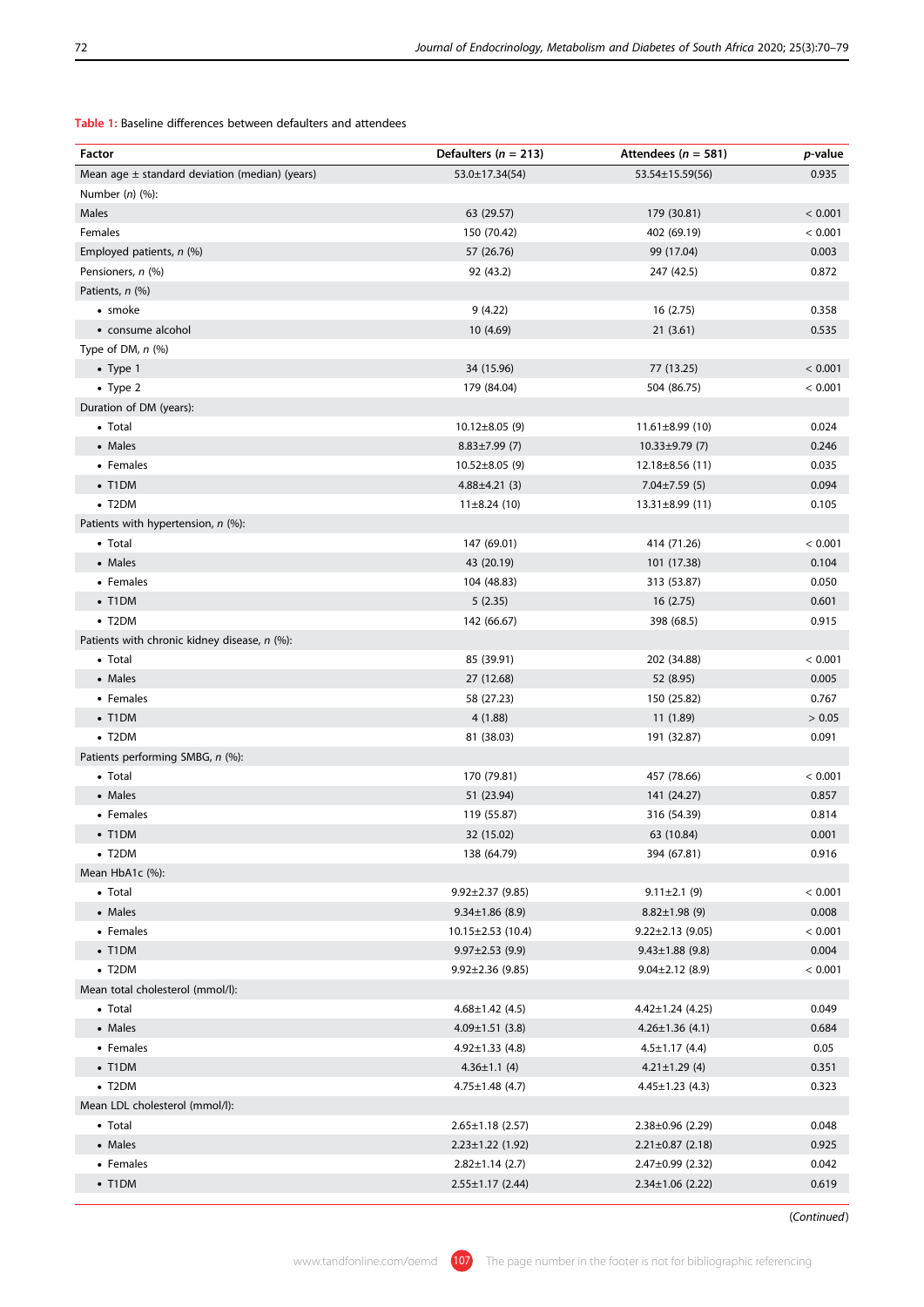### Table 1: Continued.

| Factor                                                         | Defaulters ( $n = 213$ ) | Attendees ( $n = 581$ ) | p-value |
|----------------------------------------------------------------|--------------------------|-------------------------|---------|
| $\bullet$ T2DM                                                 | $2.67 \pm 1.2$ (2.61)    | $2.39 \pm 0.94$ (2.3)   | 0.061   |
| Mean creatinine (mmol/l):                                      |                          |                         |         |
| • Total                                                        | 99.71±60.21 (76.5)       | 102.58±76.02 (77)       | 0.532   |
| • Males                                                        | 125.7±74.89 (112)        | 107.23±68.78 (86.5)     | 0.022   |
| • Females                                                      | 89.23±50.21 (71)         | 99.08±77.62 (73)        | 0.626   |
| $\cdot$ T1DM                                                   | $80.71 \pm 56.05$ (65.6) | 78.86±73.3 (67)         | 0.964   |
| $\bullet$ T2DM                                                 | 103.74±60.7 (87.5)       | 105.44±74.62 (78)       | 0.292   |
| Patients with urine dipstick proteinuria, n (%)                | 23 (10.79)               | 23 (3.96)               | < 0.001 |
| Patients with urine protein creatinine ratio $> 0.015$ , n (%) | 33 (15.49)               | 40 (6.88)               | < 0.001 |
| Patients on insulin monotherapy, n (%):                        |                          |                         |         |
| • Total                                                        | 123 (57.75)              | 287 (49.40)             | 0.037   |
| • Males                                                        | 35 (16.43)               | 102 (17.56)             | < 0.001 |
| • Females                                                      | 88 (41.31)               | 185 (31.84)             | < 0.001 |
| $\bullet$ T1DM                                                 | 32 (15.02)               | 71 (12.22)              | < 0.001 |
| $\bullet$ T <sub>2</sub> DM                                    | 91 (42.72)               | 216 (37.18)             | < 0.001 |
| Patients on insulin and oral therapy, $n$ (%)                  |                          |                         |         |
| • Total                                                        | 65 (30.52)               | 225 (38.72)             | 0.037   |
| • Males                                                        | 15 (7.04)                | 58 (9.98)               | < 0.001 |
| • Females                                                      | 50 (23.47)               | 167 (28.74)             | < 0.001 |
| $\bullet$ T1DM                                                 | 2(0.94)                  | 6(1.03)                 | 0.157   |
| $\bullet$ T2DM                                                 | 63 (29.58)               | 219 (37.69)             | < 0.001 |
| Patients on oral therapy only, n (%):                          |                          |                         |         |
| • Total                                                        | 24 (11.3)                | 68 (11.7)               | > 0.050 |
| • Males                                                        | 13(6.1)                  | 19 (3.28)               | 0.289   |
| • Females                                                      | 11(5.16)                 | 49 (8.43)               | < 0.001 |
| $\bullet$ T2DM                                                 | 24 (11.27)               | 68 (11.7)               | < 0.001 |

Attendees had had DM for a significantly longer duration (in years) than defaulters. Hypertension (HPT) as a co-morbidity was substantially more common in the attendee cohort, while chronic kidney disease (CKD) was considerably more prevalent in defaulters than attendees. A significantly greater number of defaulters were performing self-monitoring of blood glucose levels (SMBG) as compared with attendees.

Defaulters had significantly poorer overall glycaemic control when compared with attendees (9.92 $\pm$ 2.37 vs. 9.11 $\pm$ 2.1;  $p <$ 0.001, respectively). This difference in glycaemic control within defaulters was noted in both sexes and types of DM.

Defaulters were found to have significantly elevated total cholesterol (TC) and low-density lipoprotein (LDL) cholesterol levels when compared with attendees. Both TC and LDL cholesterol elevations were substantially more prevalent in female defaulters with T2DM.

Serum creatinine levels and the prevalence of chronic kidney disease (CKD) were significantly elevated in male defaulter patients when compared with the attendees, with defaulters having a higher prevalence of urine dipstick proteinuria. These findings then translated into defaulters having a higher prevalence of urine protein–creatinine ratios (PCR) of greater than 0.015 when compared with attendees.

A substantially greater number of defaulters (females, both types 1 and 2 DM) were on insulin monotherapy while the majority of attendees were on combination therapies.

# Sub-analysis of HIV-infected vs. HIV-uninfected patients with DM (Table 2)

A total of 121 patients (15.24%) were HIV-infected – 30 (24.79%) were from the defaulter cohort and 91 (75.21%) from the attendee cohort.

Females and patients with T2DM accounted for the significantly higher number in both attendee and defaulter HIV-infected groups.

A significant number of HIV-infected defaulter PWD had hypertension and were on antiretroviral therapy; this was evident in both sexes.

HIV-infected defaulters performed considerably more SMBG than their attendee counterparts, for both sexes and patients with T2DM.

Defaulting HIV-infected patients with T2DM had significantly poorer glycaemic control when compared with attendees.

Obesity remains a significant problem, especially in females, in both the defaulters and attendee HIV-infected cohorts of PLWD.

A significant proportion of the defaulting HIV-infected PLWD were on insulin monotherapy, for both sexes and patients with T2DM. Despite being on insulin therapy, these defaulting HIV-infected PLWD had poorer glycaemic control when compared with their counterparts, the HIV-infected attendee cohort, who were predominantly on combination therapy.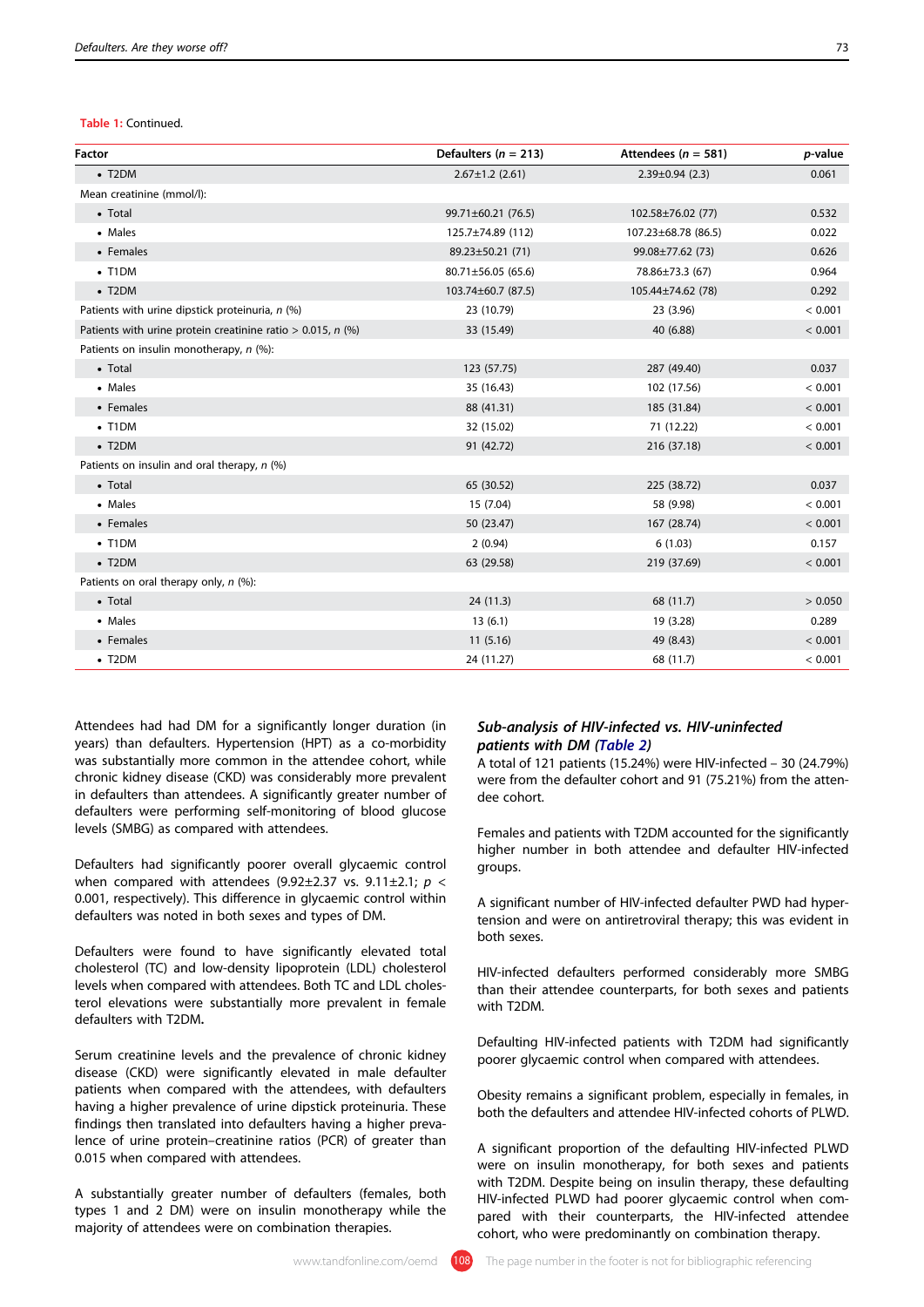Table 2: Sub-analysis of HIV-infected patients with diabetes mellitus

| Factor                                             | Defaulters ( $n = 30$ )<br>Attendees ( $n = 91$ ) |                         | <i>p</i> -value |  |
|----------------------------------------------------|---------------------------------------------------|-------------------------|-----------------|--|
| Mean age $\pm$ standard deviation (median) (years) | 48.13±9.58(49)                                    | 47.77±9.55(48)          | 0.947           |  |
| Number $(n)$ $(\%)$ of                             |                                                   |                         |                 |  |
| • Males                                            | 11 (36.67)                                        | 31 (34.07)              | 0.002           |  |
| • Females                                          | 19 (63.33)<br>60 (65.93)                          |                         | < 0.001         |  |
| p-value for males vs. females                      | < 0.001<br>0.002                                  |                         |                 |  |
| Type of DM, $n$ (%):                               |                                                   |                         |                 |  |
| • Type 1                                           | 1(3.33)                                           | 11 (12.09)              | 0.004           |  |
| • Type $2$                                         | 29 (96.67)                                        | 80 (87.91)              | < 0.001         |  |
| p-value for type 1 vs. type 2 DM                   | < 0.001                                           | < 0.001                 |                 |  |
| Duration of DM (years):                            |                                                   |                         |                 |  |
| • Total                                            | $7.77\pm 6.03(7.5)$                               | $8.23 \pm 5.9$ (7)      | 0.713           |  |
| • Males                                            | $14.2 \pm 7.46$ (10)                              | $9.07 \pm 6.28$ (7)     | 0.032           |  |
| • Females                                          | $5.17\pm4.22$ (4.5)                               | $9.07 \pm 4.9$ (8)      | 0.003           |  |
| Patients on antiretroviral therapy, n (%):         |                                                   |                         |                 |  |
| • Total                                            | 28 (93.33)                                        | 78 (85.71)              | < 0.001         |  |
| Males                                              | 10 (33.33)                                        | 29 (31.87)              | 0.002           |  |
| • Females                                          | 18 (60.0)                                         | 49 (53.85)              | < 0.001         |  |
| • T1DM                                             | 1(3.33)                                           | 10 (33.33)              | .007            |  |
| • T2DM                                             | 27 (90.0)                                         | 68 (74.73)              | < 0.001         |  |
| p-value for males vs. females                      | < 0.001                                           | 0.024                   |                 |  |
| p-value for type 1 vs. type 2                      | < 0.001                                           | < 0.001                 |                 |  |
| Patients with hypertension, n (%):                 |                                                   |                         |                 |  |
| • Total                                            | 21 (70.0)                                         | 56 (61.54)              | < 0.001         |  |
| • Males                                            | 8(26.67)                                          | 17 (18.68)              | 0.072           |  |
| • Females                                          | 13 (43.33)                                        | 39 (42.86)              | < 0.001         |  |
| $\bullet$ T1DM                                     | 1(3.33)                                           | 5 (5.49)                | 0.102           |  |
| • T2DM                                             | 20 (66.67)                                        | 51 (56.04)              | < 0.001         |  |
| p-value for males vs. females                      | 0.275                                             | 0.003                   |                 |  |
| p-value for type 1 vs. type 2                      | < 0.001                                           | < 0.001                 |                 |  |
| Patients with chronic kidney disease, n (%):       |                                                   |                         |                 |  |
| • Total                                            | 8(26.67)                                          | 28 (30.77)              | < 0.001         |  |
| • Males                                            | 4 (13.33)                                         | 8(8.79)                 | 0.248           |  |
| • Females                                          | 4 (13.33)                                         | 20 (21.98)              | < 0.001         |  |
| $\bullet$ T <sub>2</sub> DM                        | 8(26.67)                                          | 28 (30.77)              | < 0.001         |  |
| <i>p</i> -value for males vs. females              | > 0.05                                            | 0.023                   |                 |  |
| Patients performing SMBG, n (%):                   |                                                   |                         |                 |  |
| • Total                                            | 24 (80.0)                                         | 68 (74.73)              | < 0.001         |  |
| • Males                                            | 8(26.67)                                          | 24 (26.37)              | 0.005           |  |
| • Females                                          | 16 (53.33)                                        | 44 (48.35)              | < 0.001         |  |
| • T1DM                                             | 1(3.33)                                           | 8(8.79)                 | 0.02            |  |
| $\bullet$ T2DM                                     | 23 (76.67)                                        | 60 (65.93)              | < 0.001         |  |
| p-value for males vs. females                      | 0.102                                             | 0.015                   |                 |  |
| p-value for type 1 vs. type 2                      | < 0.001                                           | < 0.001                 |                 |  |
| Mean HbA1c (%):                                    |                                                   |                         |                 |  |
| • Total                                            | $8.8 \pm 2.49$ (8)                                | $8.36 \pm 1.83$ (8.3)   | 0.118           |  |
| • Males                                            | $9.34 \pm 2.38$ (8)                               | $7.87 \pm 2.33$ (7.05)  | 0.345           |  |
| • Females                                          | $8.35 \pm 2.7$ (8.1)                              | $8.62 \pm 1.68$ (8.6)   | 0.209           |  |
| • T1DM                                             | $\blacksquare$                                    | $10.51 \pm 2.02$ (7.9)  | 0.192           |  |
| $\bullet$ T2DM                                     | $8.8 \pm 2.49$                                    | $7.99 \pm 1.67$ (7.9)   | 0.035           |  |
| p-value for type 1 vs. type 2 DM                   | 0.184                                             | 0.04                    |                 |  |
| Mean BMI:                                          |                                                   |                         |                 |  |
| • Total                                            | 29.77±8.13 (32)                                   | 30.32±0.35 (30)         | 0.991           |  |
| • Males                                            | $22.5 \pm 5.12$ (20)                              | $26.64 \pm 5.67$ (26.5) | 0.064           |  |

(Continued)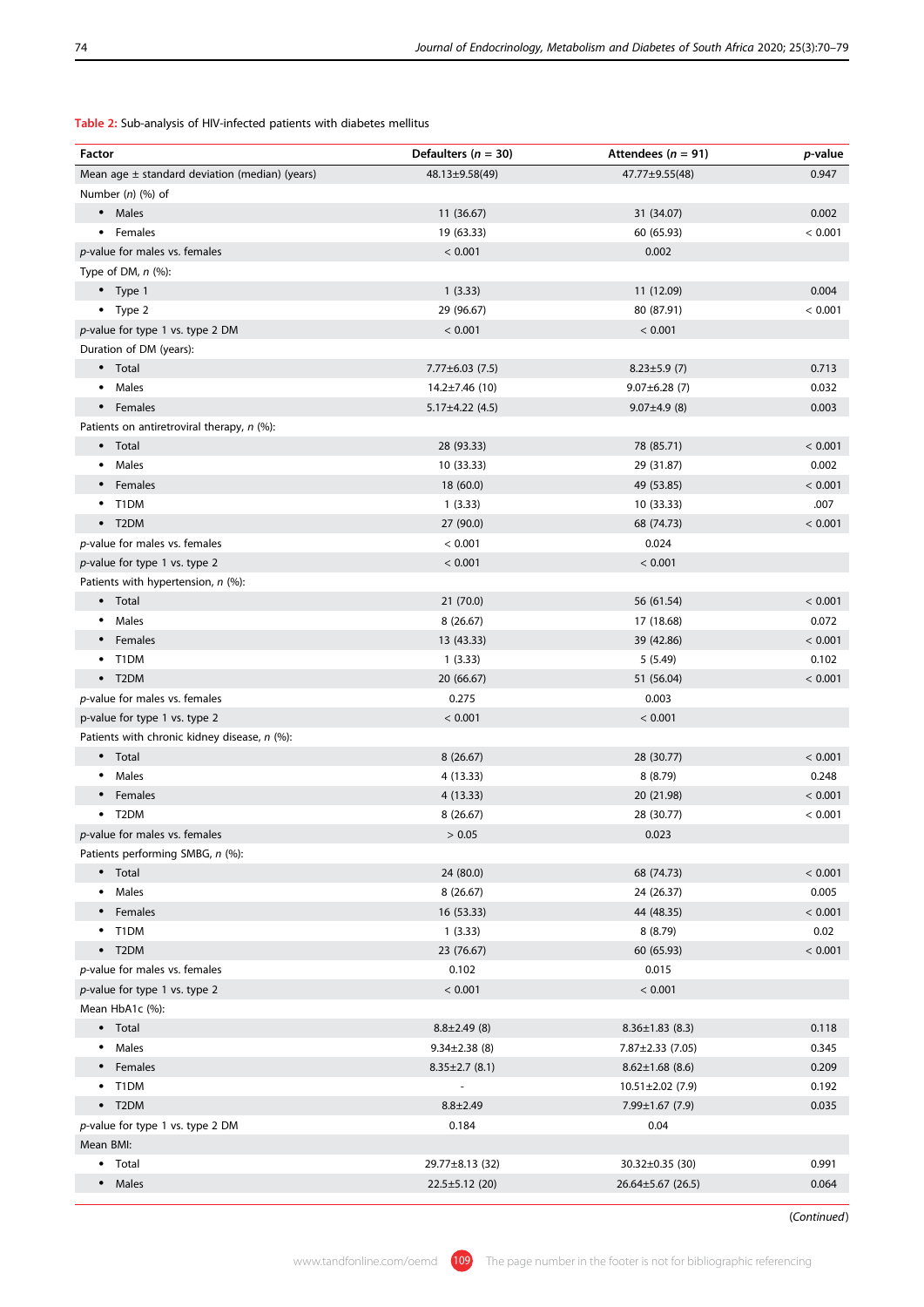## Table 2: Continued.

| Factor                                       | Defaulters ( $n = 30$ )  | Attendees ( $n = 91$ ) | p-value |
|----------------------------------------------|--------------------------|------------------------|---------|
| • Females                                    | $35.83 \pm 3.76$ (35)    | 32.22±5.92 (32)        | 0.075   |
| $\bullet$ T1DM                               | $\bar{\phantom{a}}$      | 29.33±6.98 (28)        | 0.116   |
| $\bullet$ T <sub>2</sub> DM                  | 29.77±8.13 (32)          | 30.49±6.34 (30)        | 0.731   |
| p-value for male vs. females                 | 0.001                    | 0.005                  |         |
| Patients on insulin monotherapy, n (%):      |                          |                        |         |
| • Total                                      | 22 (73.33)               | 51 (56.04)             | 0.001   |
| Males<br>$\bullet$                           | 7(23.33)                 | 19 (20.88)             | 0.019   |
| Females                                      | 15(50.0)                 | 32 (35.16)             | 0.013   |
| • T1DM                                       | 1(3.33)                  | 10 (10.99)             | 0.007   |
| $\bullet$ T <sub>2</sub> DM                  | 21 (70.0)                | 41 (45.05)             | 0.011   |
| p-value for males vs. females                | 0.088                    | < 0.001                |         |
| p-value for type 1 vs. type 2 DM             | 0.069                    | < 0.001                |         |
| Patients on insulin and oral therapy, n (%): |                          |                        |         |
| • Total                                      | 4 (13.33)                | 30 (32.97)             | < 0.001 |
| Males<br>$\bullet$                           | 1(3.33)                  | 9(9.89)                | 0.011   |
| Females                                      | 3(10)                    | 21 (23.08)             | < 0.001 |
| $\bullet$ T <sub>2</sub> DM                  | 4(13.33)                 | 29 (31.87)             | < 0.001 |
| p-value for male vs. females                 | 0.317                    | 0.028                  |         |
| p-value for type 1 vs. type 2 DM             | $\overline{\phantom{a}}$ | < 0.001                |         |
| Mean creatinine (mmol/l):                    |                          |                        |         |
| • Total                                      | 81.45±34.11 (65)         | 106.8(74)              | 0.595   |
| Males<br>٠                                   | $99.8 \pm 42.36$ (116)   | $94\pm38.52(79.5)$     | 0.563   |
| Females                                      | $66.17 \pm 16.57$ (61)   | 113.44±127.06 (72)     | 0.400   |
| T1DM<br>٠                                    | $\overline{\phantom{a}}$ | $66\pm9.21(63.5)$      | 0.343   |
| $\bullet$ T <sub>2</sub> DM                  | $81.45 \pm 34.11(65)$    | 113.8±112.52 (77)      | 0.511   |
| p-value for male vs. female                  | 0.035                    | 0.015                  |         |
| p-value for type 1 vs. type 2 DM             | 0.158                    | 0.003                  |         |

# Analysis of defaulter group by gender and type of DM (Table 3)

Significantly more female PLWD defaulted clinic appointments across all categories of defaulting reasons as compared with male PLWD.

Females defaulters had considerable poorer glycaemic and lipid control (elevated total cholesterol and LDL cholesterol and lower HDL cholesterol levels) and also had a higher body mass index than their male counterparts, especially so in patients with T2DM.

Defaulting patients with T2DM were older and had had DM for a more significant duration than patients with T1DM. These type 2 DM patients had a higher prevalence of chronic diseases (HIV infection, hypertension and chronic kidney diseases) when compared with their type 1 counterparts.

The cohort of type 2 PLWD also had poorer systolic blood pressures, triglyceride and creatinine levels compared with the type 1 patients. As expected, patients with T1DM were predominantly on insulin therapy while those patients with T2DM were significantly on combination therapy or oral monotherapy.

# Analysing reasons for defaulting (Table 4)

The most frequent reasons provided for defaulting in our study were, in descending order of frequency, forgetting clinic appointment date, too many clinics to attend, patient sick and work commitments (44.3% vs. 24.5% vs. 13.1% vs. 10.8%, respectively).

Older patients were more likely to miss clinic dates as a result of being sick or due to poor weather while younger patients gave reasons of school or work commitments as reasons for defaulting.

A considerable proportion of defaulting patients were unemployed across all defaulting reasons (range 13–100%). Within those who were employed, there was a significant association noted between employment and providing work commitment as a defaulting reason.

Patients with T2DM were significantly most likely to provide reasons of being sick while type 1 PLWD were more likely to offer school commitments as a defaulting reason.

Within the HIV-infected defaulter cohort, reasons for defaulting ranged, in descending order, from too many clinics to attend, work commitments, other reasons, to forgot clinic appointment date (57.7% vs. 26.1% vs. 23.8% vs. 13.8%, respectively). A significant number of HIV-infected patients of both sexes with T2DM defaulted as a consequence of too many clinics to attend.

The two primary reasons provided for defaulting in patients with chronic diseases such as hypertension and chronic kidney disease were too many clinics to attend (69.2% vs. 30.8%, respectively) and forgetting date of appointment (75.5% vs.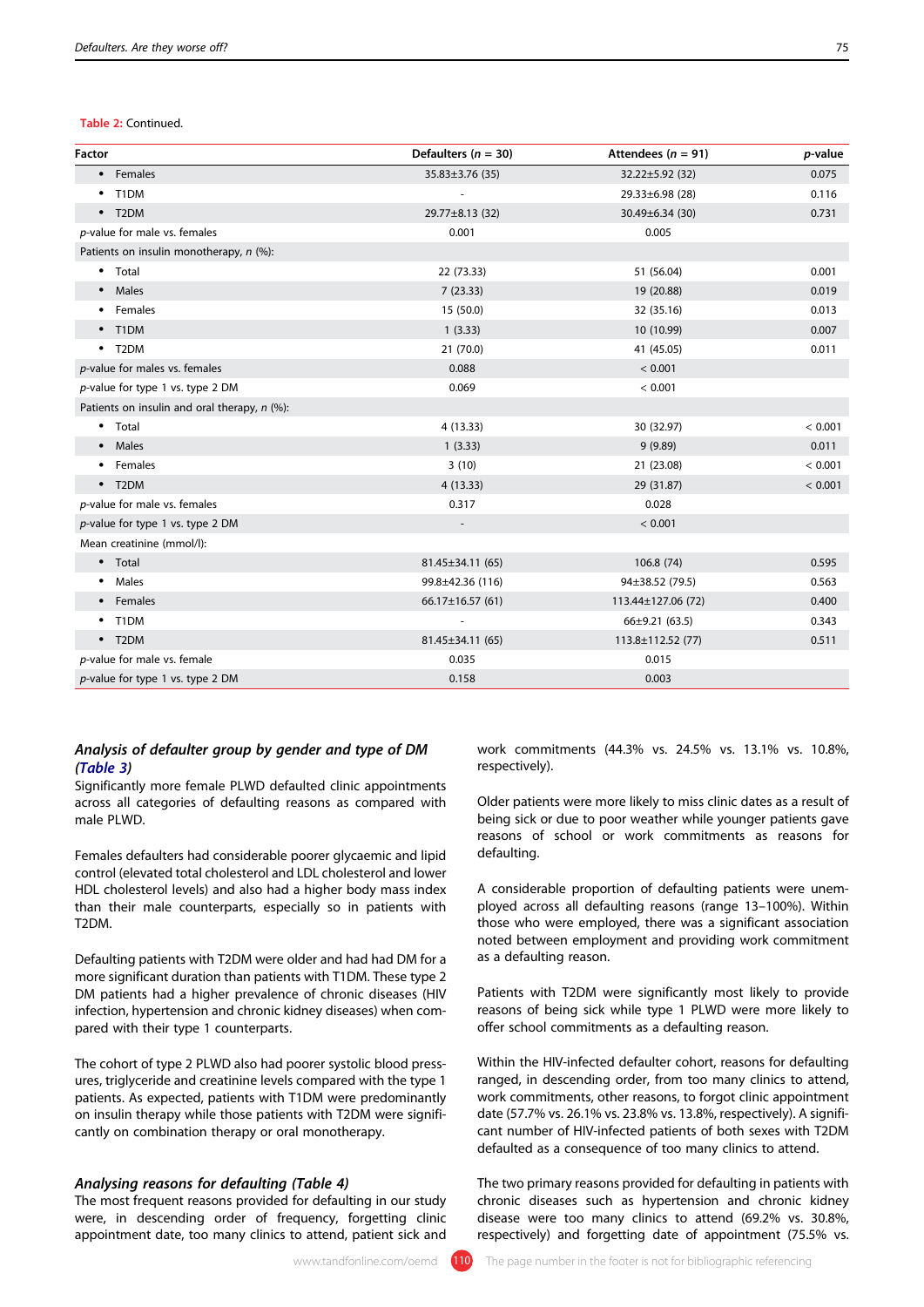| Factor                                                         | Males $(n = 63)$       | <b>Females</b><br>$(n = 150)$ | p-value | Type 1 DM<br>$(n = 34)$    | Type 2 DM<br>$(n = 179)$      | <i>p</i> -value |
|----------------------------------------------------------------|------------------------|-------------------------------|---------|----------------------------|-------------------------------|-----------------|
| Mean age $\pm$ standard deviation (median)<br>(years)          | $52.93 \pm 14.81$ (56) | 52.11±17.44 (54)              | 0.124   | $25.36 \pm 6.73$<br>(24.5) | 58.08±11.72 (58)              | < 0.001         |
| Duration of DM                                                 | $8.87 \pm 7.73$ (8)    | $10.05 \pm 7.98$ (9)          | 0.078   | $3.29 \pm 2.89$ (2.5)      | $11.08 \pm 7.94$ (10)         | < 0.001         |
| HIV infection, $n$ (%)                                         | 11 (17.46%)            | 19 (12.67%)                   | 0.392   | $1(2.94\%)$                | 29 (16.20%)                   | 0.046           |
| Patients on ARVs, n (%)                                        | 10 (15.87)             | 18 (12%)                      | 0.507   | $1(2.94\%)$                | 27 (15.08%)                   | 0.046           |
| Hypertension, n (%)                                            | 43 (68.25%)            | 104 (69.33%)                  | 0.871   | 5 (14.71%)                 | 142 (79.33%)                  | < 0.001         |
| Chronic kidney disease, n (%)                                  | 27 (42.86%)            | 58 (38.67%)                   | 0.646   | 4 (11.76%)                 | 81 (45.25%)                   | < 0.001         |
| SMBG, n (%)                                                    | 51 (80.95%)            | 119 (79.33%)                  | > 0.05  | 32 (94.12%)                | 138 (77.09%)                  | 0.032           |
| Mean HbA1c (%)                                                 | $9.34 \pm 1.86$ (8.9)  | $10.15 \pm 2.53$ (10.4)       | 0.044   | $9.97 \pm 2.53$ (9.9)      | $9.90 \pm 2.54$ (9.85)        | 0.218           |
| Systolic blood pressure (mmHq)                                 | 130.78±26.16<br>(126)  | 134.16±28.17<br>(130)         | 0.862   | 114.5±16.64<br>(114)       | $137.15 \pm 27.78$<br>(135.5) | < 0.001         |
| Diastolic blood pressure (mmHq)                                | 79.09±14.97 (79)       | 79.05±13.3 (79)               | 0.219   | 73.71±14.68<br>(73)        | $80.2 \pm 13.33$ (80.5)       | 0.2             |
| Total cholesterol (mmol/l)                                     | $4.09 \pm 1.51$ (3.8)  | $4.92 \pm 1.33$ (4.8)         | 0.011   | $4.36 \pm 1.09$ (4)        | $4.75 \pm 1.48$ (4.7)         | 0.517           |
| Mean triglyceride (mmol/l)                                     | $1.49 \pm 0.79$ (1.35) | $1.71 \pm 1.06$ (1.36)        | 0.470   | $1.46 \pm 1.2$ (0.87)      | $1.69 \pm 0.94$ (1.43)        | < 0.001         |
| HDL cholesterol (mmol/l)                                       | $1.17 \pm 0.44$ (1.03) | $1.38 \pm 0.42$ (1.35)        | 0.031   | $1.14 \pm 0.53$ (1.06)     | $1.36 \pm 0.41$ (1.35)        | 0.819           |
| LDL cholesterol (mmol/l)                                       | $2.33 \pm 1.22$ (1.92) | $2.82 \pm 1.14$ (2.7)         | 0.048   | $2.55 \pm 1.17$ (2.44)     | $2.67 \pm 1.2$ (2.61)         | 0.717           |
| Mean creatinine (mmol/l)                                       | 125.73±74.89<br>(112)  | 89.23±50.21(71)               | < 0.001 | 80.71±56.05<br>(65.5)      | 103.74±60.69<br>(87.5)        | < 0.001         |
| Mean BMI ( $kg/m2$ )                                           | 27.35±7.21 (26)        | 32.11±7.48 (32)               | < 0.001 | $27.25 \pm 7.35$ (25)      | 31.48±7.59 (30.5)             | < 0.001         |
| Urine dipstick proteinuria, n (%)                              | 9 (14.29%)             | 14 (9.33%)                    | 0.337   | $1(2.94\%)$                | 22 (12.29%)                   | 0.138           |
| Urine PCR $> 0.015$ , n (%)                                    | 10 (15.87%)            | 23 (15.33%)                   | 0.029   | 2(5.88%)                   | 31 (17.32%)                   | < 0.001         |
| Insulin monotherapy, $n$ (%)                                   | 35 (55.56%)            | 88 (58.67%)                   | 0.651   | 32 (94.12%)                | 91 (50.84%)                   | < 0.001         |
| Combination of insulin and<br>oral antidiabetic therapy, n (%) | 15 (23.81%)            | 50 (33.33%)                   | 0.193   | 2(5.88%)                   | 63 (35.2%)                    | < 0.001         |
| Oral therapy only, n (%)                                       | 13 (20.63%)            | 11 (7.33%)                    | 0.008   | $\mathbf 0$                | 24 (13.41%)                   | 0.017           |

Table 3: Defaulter cohort stratified by gender and type of diabetes mellitus

41.5%, respectively). This pattern was also observed in patients on insulin monotherapy who defaulted citing reasons of too many clinics to attend.

Patients who defaulted secondary to work commitments had a significantly lower BMI.

Table 4 provides both a bivariate and multivariate analysis (after controlling for age and gender) comparing defaulting reason with demographic and biochemical data. Bivariate analysis revealed that being a pensioner, increased age, being employed and the presence of T2DM were all significantly associated with a patient providing a defaulting reason for being sick. Males provided being sick as a defaulting reason approximately twice as frequently as females. Multivariate analysis revealed that a longer duration of DM was significantly associated with the patient providing the defaulting reason of being sick.

Increasing age was significantly associated with poor weather as a defaulting reason.

Both bi- and multivariate analysis showed that poorer HbA1c and better HDL cholesterol were significantly associated with the default category of cannot afford transport.

Male gender was significantly associated with the work commitment category of defaulting. This association was further strengthened as being employed increased the odds of providing work commitment as a defaulting reason. Males were more likely to submit work commitment as a reason for defaulting compared with women. Multivariate analysis revealed that patients on antiretroviral (ARV) therapy and those performing

SMBG were more likely to provide work commitment as a defaulting reason.

All 30 HIV-infected patients and 28 (93.33%) of those who were on ARV therapy significantly cited too many clinics to attend as their defaulting reason.

Multivariate analysis revealed that patients who complained of too many clinics to attend had significantly higher creatinine levels, suggesting underlying renal impairment. Both males and patients with T2DM substantially used too many clinics to attend as their defaulting reason.

Increasing age was significantly associated with providing other reasons for defaulting, which might include patient having died.

# **Discussion**

Every avenue deserves to be fully explored in the quest to optimise diabetes control. Guidelines, even at the best of times, are difficult to adhere to if patients do not turn up for their clinic appointments. Analysing reasons for this defaulting will help in developing implementable intervention in public health programmes.

Results of our study, conducted in KwaZulu-Natal, demonstrated a defaulter rate of 26.79%. This rate is within the range of what is experienced globally (4–57%) and translates into over onequarter of our patients defaulting on their clinic visits. Our defaulter rate correlated well to what Ngwenya et al. found in their study in Johannesburg, South Africa (35%).<sup>8</sup>

Results of studies have been conflicting with regard to glycaemic control achieved in defaulting PLWD. Our research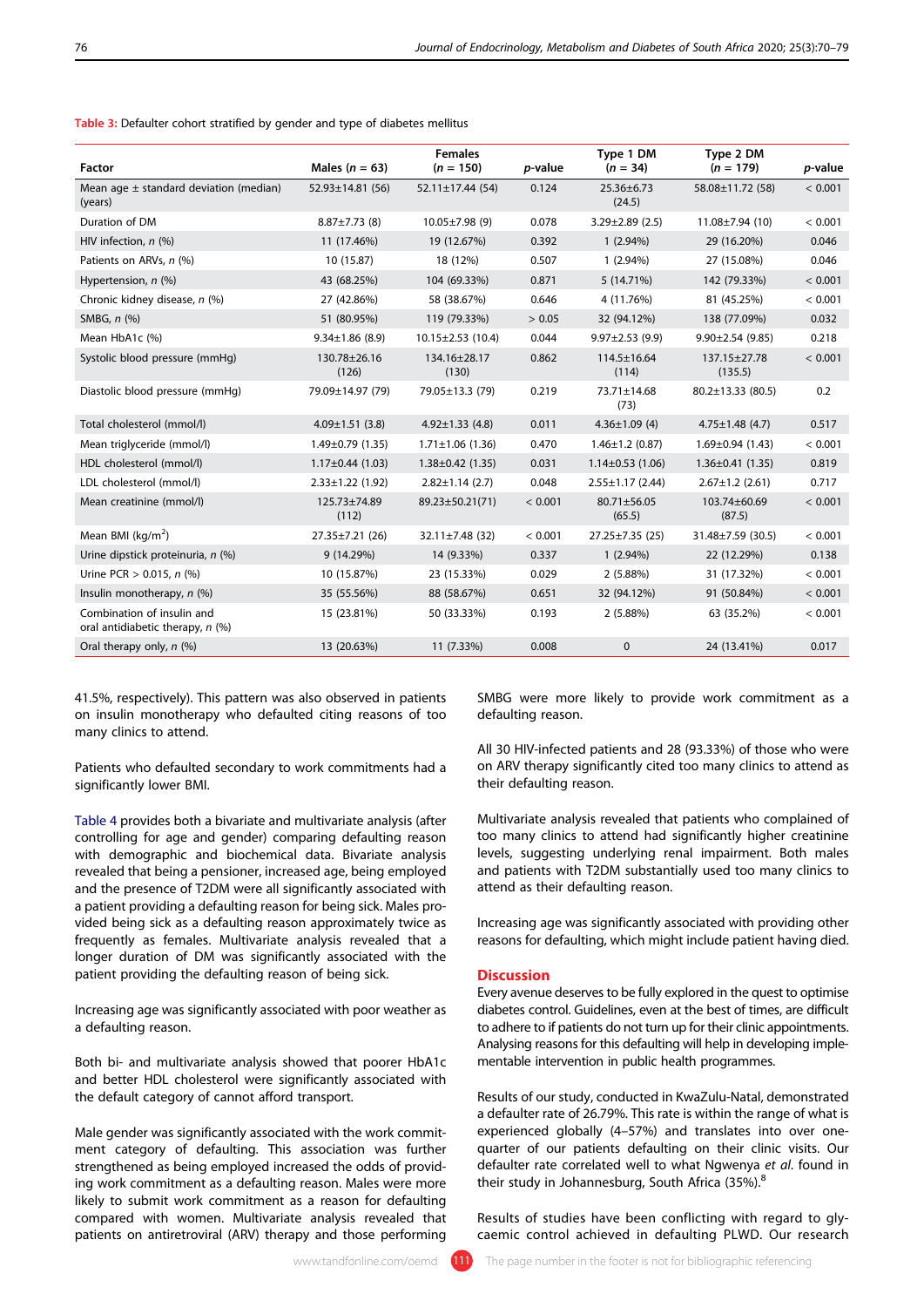#### Table 4: Bivariate and multivariate analysis of defaulting reasons

|                               |                                             | <b>Bivariate analysis</b> |                     |         |                 | Multivariate analysis |                       |          |
|-------------------------------|---------------------------------------------|---------------------------|---------------------|---------|-----------------|-----------------------|-----------------------|----------|
| Defaulting reason             | Variable                                    | Unadjusted<br><b>OR</b>   | CI                  | $x^2$   | p-value         | Adjusted<br><b>OR</b> | CI.                   | p-value  |
| Patient sick                  | Gender                                      | 0.62                      | $0.253 - 1.518$     | 1.11    | 0.201           | 1.886                 | 0.454-7.338           | 0.383    |
|                               | Age                                         | 1.04                      | 1.013-1.068         | 8.89    | 0.002           | 1.038                 | $0.966 - 1.117$       | 0.309    |
|                               | Employed                                    | 0.34                      | $0.114 - 1.024$     | 3.97    | 0.032           | 0.164                 | $0.021 - 1.296$       | 0.087    |
|                               | Pensioner                                   | 3.00                      | 1.363-6.601         | 7.927   | 0.006           | 0.282                 | $0.036 - 2.272$       | 0.230    |
|                               | Type of DM                                  | 6.96                      | 0.917-52.82         | 4.667   | 0.034           | 0                     | $\pmb{0}$             | 0.998    |
|                               | Duration of DM                              | 1.03                      | 0.984-1.075         | 1.566   | 0.197           | 1.102                 | 1.002-1.212           | 0.044    |
| Poor weather                  | Age                                         | 1.18                      | 1.015-1.373         | 4.681   | 0.025           | 1.457                 | $0.796 - 2.667$       | 0.222    |
| Cannot afford<br>transport    | Mean HbA1c                                  | 1.24                      | $0.973 - 1.583$     | 3.068   | 0.049           | 1.707                 | 1.044-2.792           | 0.033    |
|                               | HDL cholesterol                             | 0.15                      | $0.023 - 0.942$     | 3.398   | 0.044           | 0.125                 | $0.018 - 0.868$       | 0.035    |
| Work commitments              | Gender                                      | 2.95                      | 1.326-7.109         | 6.229   | 0.017           | 6.151                 | $0.459 -$<br>82.432   | 0.17     |
|                               | Employed                                    | 27.39                     | $7.725 -$<br>97.091 | 47.356  | < 0.001         | $\pmb{0}$             | 0                     | 0.996    |
|                               | Alcohol                                     | 0.42                      | 1.664-24.78         | 9.221   | 0.014           | 0.11                  | $0.001 - 9.182$       | 0.328    |
|                               | Combination therapy                         | 0.31                      | $0.088 - 1.073$     | 3.766   | 0.048           | 29.751                | $0.663 -$<br>1335.423 | 0.08     |
|                               | Age                                         | 0.96                      | 0.933-0.982         | 12.524  | < 0.001         | 0.754                 | 0.569-0.999           | 0.049    |
|                               | <b>BMI</b>                                  | 0.94                      | $0.888 - 1.001$     | 3.823   | 0.042           | 0.974                 | $0.847 - 1.112$       | 0.711    |
|                               | Antiretroviral therapy                      | 2.68                      | 0.955-7.515         | 3.733   | 0.093           | 0.001                 | $0 - 0.494$           | 0.028    |
|                               | <b>SMBG</b>                                 | 0.88                      | $0.305 - 2.514$     | 0.06    | $\mathbf{1}$    | 295.1                 | $1.615-$<br>53918.33  | 0.032    |
| School<br>commitments         | Type of DM                                  | 0.01                      | $0.002 - 0.111$     | 48.299  | < 0.001         | 0                     | 0                     | 0.993    |
|                               | Age                                         | 0.85                      | $0.78 - 0.925$      | 36.508  | < 0.001         | 0.924                 | 0.754-1.132           | 0.444    |
|                               | Duration of DM                              | 0.85                      | $0.742 - 0.983$     | 5.567   | 0.016           | 0                     | 0                     | 0.955    |
|                               | Mean creatinine                             | 0.93                      | 0.586-0.982         | 5.209   | < 0.001         | 0.8                   | $0 - 1.158$           | 0.997    |
| Too many clinics to<br>attend | Insulin monotherapy                         | 2.12                      | 1.08-4.171          | 4.880   | 0.035           | 3.261                 | $0.595 -$<br>17.878   | 0.173    |
|                               | Combination of insulin +<br>oral medication | 0.39                      | $0.177 - 0.855$     | 5.778   | 0.024           | 0.944                 | $0.165 - 5.401$       | 0.948    |
|                               | Gender                                      | 1.20                      | 0.614-2.359         | 0.292   | 0.603           | 12.956                | $2.005 -$<br>81.272   | 0.006    |
|                               | HIV infection                               | 210.91                    | 27.350-<br>1626.434 | 107.523 | $\,<$<br>0.0001 | 241.496               | $30.64 -$<br>1903.54  | < 0.0001 |
|                               | ARV therapy                                 | 180.0                     | $23.37-$<br>1386.47 | 99.264  | $\lt$<br>0.0001 | 195.35                | $25.03 -$<br>1524.38  | < 0.0001 |
|                               | Type of DM                                  | 2.77                      | $0.027 - 8.274$     | 3.564   | 0.08            | 7.306                 | $0.954 -$<br>55.972   | 0.046    |
|                               | Mean creatinine                             | 1.00                      | $0.991 - 1.003$     | 1.06    | $0.5\,$         | 0.972                 | 0.95-0.994            | 0.012    |
| Other reasons                 | Combination therapy                         | 0.21                      | 0.048-0.947         | 4.898   | 0.043           | 0.019                 | $0 - 1.055$           | 0.05     |
|                               | Insulin therapy                             | 1.92                      | 0.715-5.166         | 1.721   | 0.246           | 0.012                 | $0 - 0.863$           | 0.043    |
|                               | Age                                         | 1.02                      | $0.99 - 1.047$      | 1.561   | 0.195           | 1.067                 | 0.999-1.138           | 0.043    |

has proved that patients who default on their clinic visits have significantly poorer glycaemic control (this significant HbA1c difference was present in both sexes and both types of DM), elevated total cholesterol and LDL cholesterol. This deadly combination of inadequate lipid and glucose control places these defaulting patients at substantially higher risk of developing DM-related micro- and macro-vascular complications. These results reflecting suboptimal glycaemic and lipid control in defaulting patients are in stark comparison with results demonstrated by studies conducted in New Zealand and Malaysia<sup>3,13</sup> but similar to what Fiagbe et al. found in Ghana.<sup>9</sup> Our study serves to provide one of the first sets of data on glycaemic and lipid control achieved in defaulting PLWD in South Africa and Africa. These results

assist in strengthening the call for improving defaulting rates in PLWD.

Defaulters had significantly higher serum creatinine, urine protein–creatinine ratios (PCR) and urine dipstick proteinuria levels, and subsequently had a greater prevalence of chronic kidney disease (CKD). Poor long-term glycaemic control translates into increased risk of microvascular complications such as nephropathy, which was evident in our study.

Of note was that self-monitoring of blood glucose (SMBG) was being performed significantly more often by defaulting PLWD, both with and without HIV infection. A possible explanation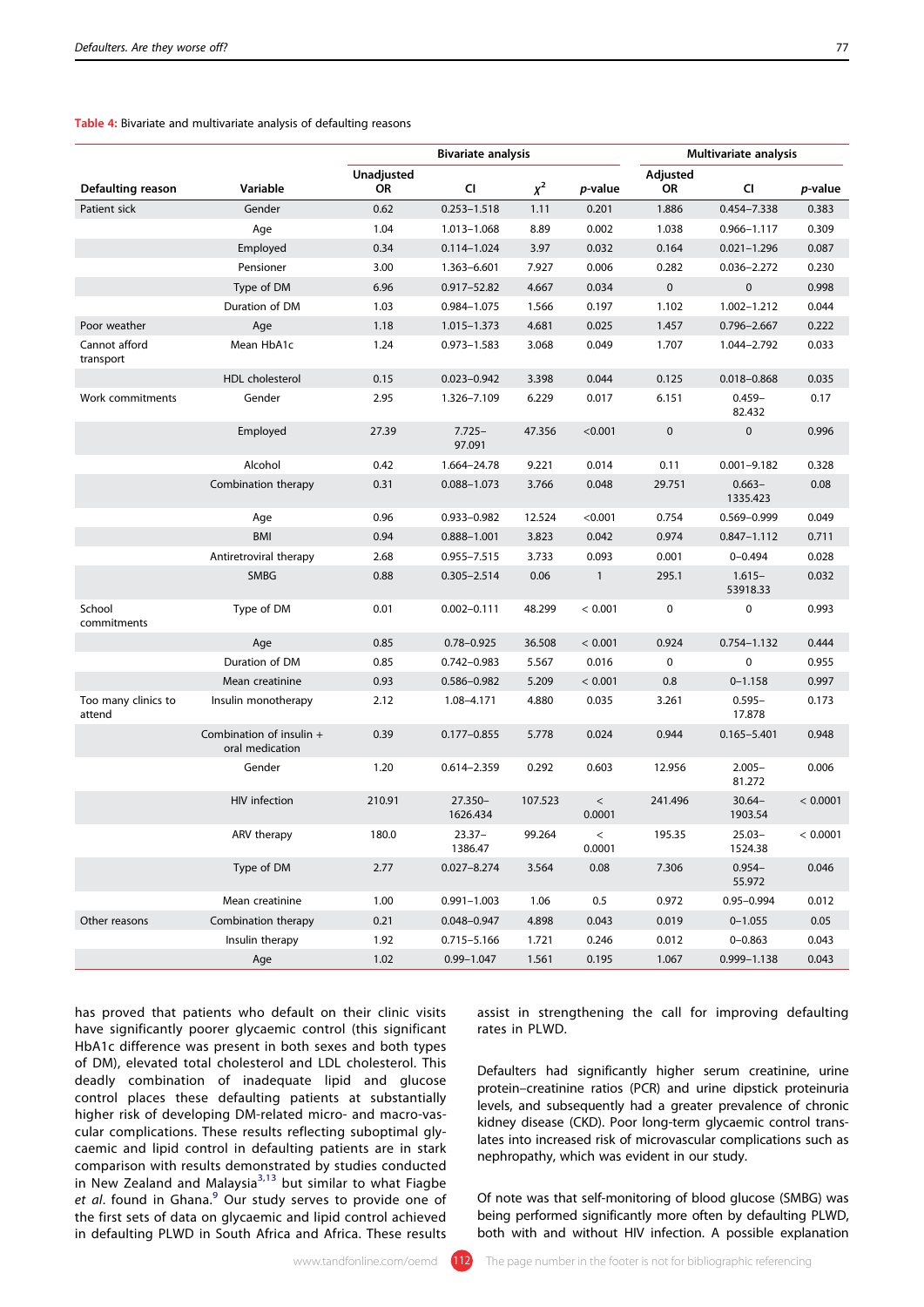for this phenomenon is that these patients are trying to use SMBG as a surrogate for attending their clinic appointments. This finding might help us in developing an effective strategy to improve defaulting rates. Utilising these machines to upload readings to software packages employed by diabetes clinics would allow doctors to offer telemedicine to this select group of patients. Telemedicine provides a vital role in healthcare, especially within the current COVID-19 pandemic.

When compared with the overall attendee group, the defaulting group had a significantly lower prevalence of hypertension. However, HPT proved to be substantially more common in the defaulting HIV-infected PLWD, especially in female patients with T2DM. It must also be noted that these defaulting HIV-infected patients also had suboptimal glycaemic control. The combination of sub-optimal control and increased prevalence of both HPT and obesity in these HIV-infected defaulting patients will only serve to increase their risk of diabetes-related complications.

When the defaulter group was stratified according to gender and type of DM, we showed that significantly more female PLWD defaulted on clinic appointment dates across all categories of defaulting reasons compared with male PLWD. Females defaulters had considerable poorer glycaemic and lipid control (elevated total cholesterol and LDL cholesterol and lower HDL cholesterol levels) and also had a higher body mass index than their male counterparts. These findings place female PLWD at a much higher risk of developing diabetes-related complications. Defaulting patients with T2DM were older and had had DM for a more significant duration than patients with T1DM. These type 2 DM patients had a higher prevalence of chronic diseases (HIV infection, hypertension and chronic kidney diseases) when compared with their type 1 counterparts. The cohort of type 2 PLWD also had poorer systolic blood pressure, triglyceride and creatinine levels compared with the type 1 patients. Patients with T1DM as expected were predominantly on insulin therapy while those patients with T2DM were significantly on combination therapy or oral therapy. BMI was significantly higher in female patients with T2DM.

Forgetting the clinic date was the main defaulting reason (44.3%) in our clinic, situated in KwaZulu-Natal, and was identical to what Ngwenya et al. found in their study conducted in Johannesburg, South Africa.<sup>8</sup> This highlights the similarities in the primary defaulting reason between these two provinces in South Africa and must be taken cognisance of when planning an effective diabetes public healthcare response. In the era of technology and mobile phone usage, a solution to this might lie in bulk mobile SMS reminders of clinic appointments a day before the scheduled visit date.

Having to attend too many clinics proved to be a highly significant aetiology for defaulting. This was primarily found in patients with chronic diseases (HIV infection, hypertension, chronic kidney disease) and patients on ARV therapy. Patients who used this defaulting reason had higher serum creatinine levels, suggesting underlying renal disease, this being more common in males and patients with T2DM. These study findings underline the importance of the introduction of combined communicable and non-communicable disease clinics. Patients with co-morbidities often have to attend multiple clinics, resulting in added patient-incurred costs and increased work absenteeism, culminating in a vicious circle.

Patients who defaulted secondary to not being able to afford transport costs had significantly poorer glycaemic control and

lower HDL cholesterol results. One explanation for this inadequate control is that poor finances often lead to unhealthy dietary choices, comprising highly refined and processed meals.

Interestingly, patients who defaulted secondary to work commitments had a lower BMI. Work-related physical activity might account for this finding.

As expected, patients with T1DM, being younger, defaulted due to school commitments and had lower creatinine levels. In contrast, patients with T2DM were older and defaulted due to work commitments. Understanding this paradigm is integral to planning an optimal diabetes service. Arrangements must be made to accommodate students and workers in afternoon diabetes clinics in an effort to try and improve compliance. This will require adjustments in the running of these clinics, and in patient and staff mindsets, but will likely lead to a decrease in defaulting rates amongst this cohort of patients.

Our study identified that pensioners defaulted significantly as a result of being ill, or secondary to poor weather. Infrastructure or mobile phone applications need to be developed to allow pensioners to self-report these reasons to their clinics. This would allow for re-direction of medication being performed accordingly.

Increased duration of DM was considerably associated with being sick and not able to attend scheduled clinic appointments. This is expected, as increased duration of DM is often associated with increased diabetes-related complications.

Patients on ARV therapy were more likely to provide work commitments as a defaulting reason. A possible explanation for this observation is that these patients have multiple clinics to attend and then have to choose one to avoid unnecessary work absenteeism.

## Limitation of study

Sub-analysis of 'other reasons for defaulting' were not collected. This would have added further understanding of factors (such as township unrest or strikes) intrinsic to a developing country like South Africa.

#### **Conclusions**

Our study demonstrated that the rate of defaulting in PLWD remains high.

We have shown that defaulting patients (both HIV-uninfected and -infected) have sub-optimal glycaemic and lipid control, thereby increasing their risk of diabetes-related complications in the form of chronic kidney disease as shown in our study.

Identifying the reasons for defaulting would help in planning effective public healthcare intervention strategies.

Findings from this study showed that the most prevalent defaulting reasons in the HIV-uninfected cohort were forgetting clinic dates, too many clinics to attend and the patient being sick, while among the HIV-infected patients too many clinics, work commitments and forgotten clinic dates proved to be the major defaulting reasons.

Too many clinics to attend was demonstrated to be a significant factor for patients with chronic diseases (HIV infection, hypertension and chronic kidney disease). This striking finding highlights